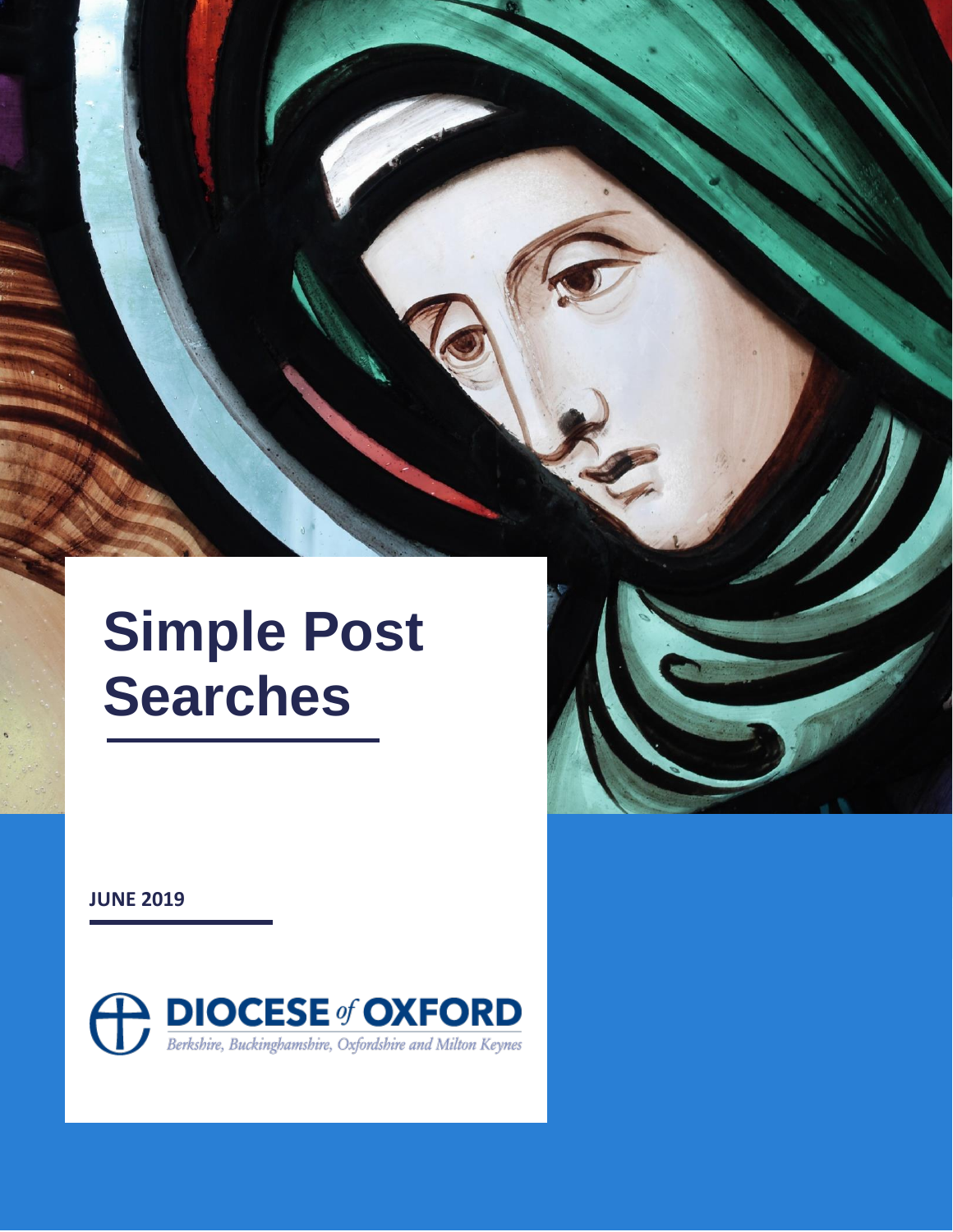## **Simple Post Searches**

#### A basic post search

**Note: You must be logged into the Contact Management System via [https://cms.cofeportal.org/](https://cms.cofeportal.org/S) See the "Getting Started" guide.**

#### Introduction

#### **Post Search**  Post search finds particular Posts and who currently occupies them.

*Terminology: When someone has taken on a Role (e.g. Churchwarden we call it a Post)*

Click **Post Search** in the sidebar menu.

You can search by **Role** and/or by **Place**.

**Example 1:** If you want to find all the people occupying any Posts in a specific benefice, you would enter the benefice name in the **Place** field and leave **Role** blank.

If, that produces too many results you can narrow down by adding one or more Roles into the **Role** field.

**Example 2:** You might want to find all the posts regardless of place, for example if you wanted a list of all the Archdeacons and Assistant Archdeacons in the diocese, you would add those two roles into the **Role** field and leave **Place** blank.

### Sorting the results

By default the results are sorted by the Role name, you may find it more helpful to sort by place or surname, click **Change** and select the sorting method that is most useful.

As with the Contact Search you can easily Save the search criteria, export, print or email, depending on your permissions.